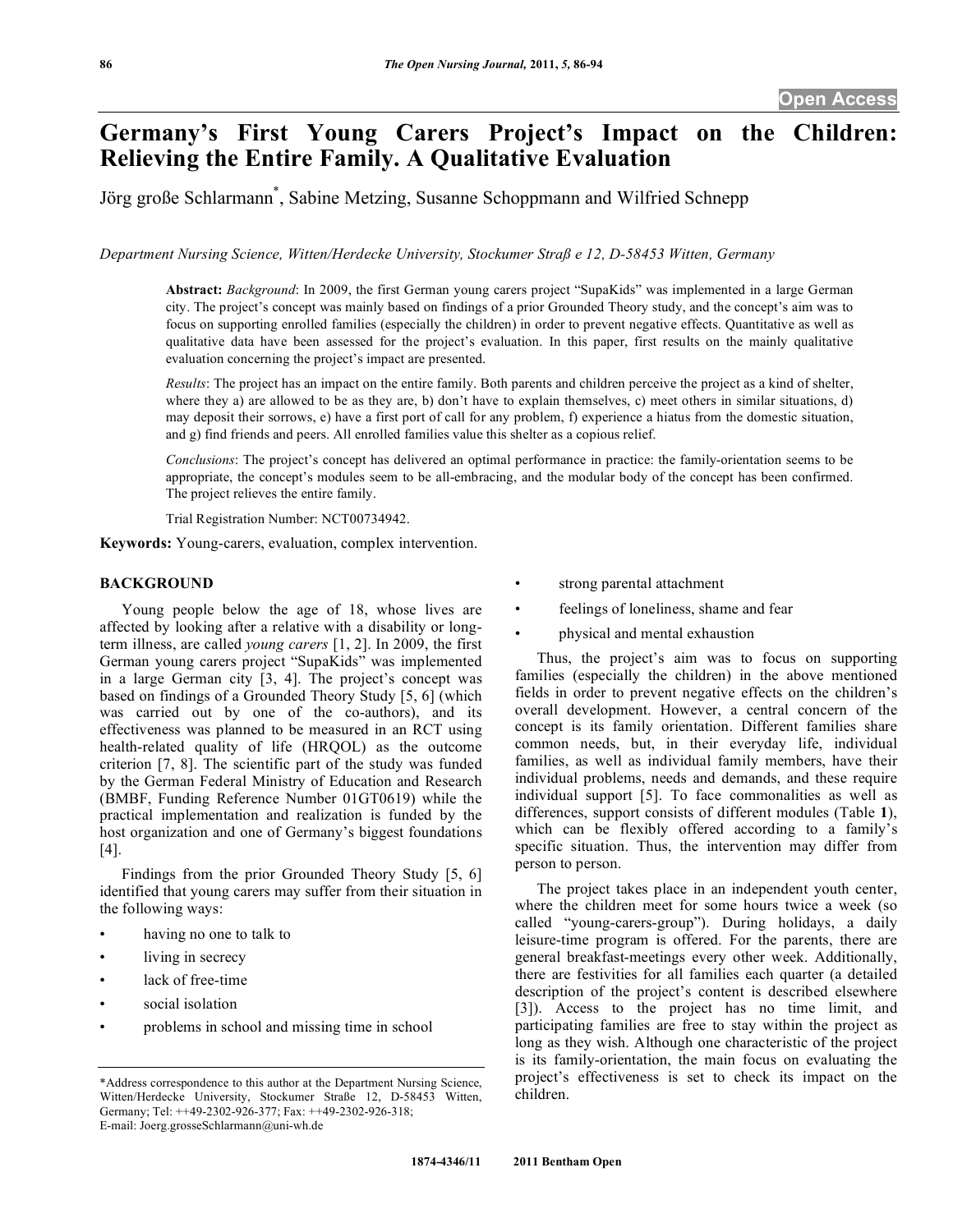#### **Table 1. Intervention Modules**

| A) Having Someone to Talk to | <b>B</b> ) Support for Children                  | C) Support for Parents                      |  |
|------------------------------|--------------------------------------------------|---------------------------------------------|--|
| Counseling for children      | Leisure-time activities (young carers group)     | Parents' breakfast                          |  |
| Counseling for parents       | Information and education about illness and care | Administrative support and counseling       |  |
| Family conferences           | First-aid course                                 | Flexible help with everyday life activities |  |
|                              | Schoolwork assistance                            | Family festivities                          |  |

 The study faced several problems concerning the conduct and implementation of the project as well as recruitment for the study [4]. This resulted in re-structuring the scientific design from RCT to qualitative analysis in order to evaluate the project's effectiveness [4]. In what follows, first results on the qualitative evaluation will be presented.

# **METHODS**

# **Aim**

 The aim of the study was to describe the families' experiences with the project and to evaluate the intervention's impact on the children.

# **Data Collection**

Data was mainly gathered using

- 1. problem-oriented interviews [9] with a) children  $(n = 5)$ , b) parents  $(n = 4)$  and c) project staff  $(n = 4)$ , focusing on their experiences with the project.
- 2. extensive case-files of every family, as recorded by the project's staff (social workers, family-healthnurse)
- 3. participatory observation during the young carers groups, focusing on how the children behave in the group.

# **Data Analysis**

Interviews were audiotaped and transcribed verbatim. Each interview was read and listened to several times to get an overall impression of the experiences, and preliminary findings were discussed among the authors. Following the framework approach to qualitative analysis [10] interviews were coded according to themes and subthemes, and the codes and their definitions were refined collaboratively during the process. Data from participatory observation as well as from the case-files were used to confirm, modify or to discard codes. As the analyzation went on, axial coding [11] became more and more important in order to specify the relationship between themes.

# **Ethical Considerations**

 The study's proposal was sent to the Ethics Committee, Institute of Nursing Science, Witten/Herdecke University (EKIP) which had no objections to the study. Participants received written and oral information about the study, and prior to each interview participants were explained the purpose of the assessment. Informed consent was requested from both parents and children. It was repeatedly stressed

that participants had the right and opportunity to withdraw their consent at any time.

# **Participants**

 In sum, 27 families called the project and asked for information about the offered service. 10 families finally enrolled into the project. After three months, 3 families dropped out due to personal matter, as the health-status of the ill family member improved significantly. In sum, 5 children and 4 parents gave consent to be interviewed. Table **2** gives an overview of the 6 enrolled kids who visited the young carer group for half a year. All of these children cared for their mothers, who all are suffering from a somatically illness. Half of the children are living in single-parenthouseholds. Their expectations from the project are mainly *leisure-time activities* and *befriending*, while their parents' expectation is predominantly *companionship*.

 In what follows, four of these children will be presented as exemplars in order to demonstrate the complexity of the cases.

# *Trixi*

 Trixi was the first child that enrolled into the project. She was 12 years old when she joined the project in March 2010. She lives with her mother, who suffers from Multiple Sclerosis (MS). Her mother made the initial contact with the project in order to get support for herself and her daughter. The mother describes the parent-child-relationship as declining, with Trixi being a pubescent teenager having problems in school. Additionally, Trixi's mother feels herself too weak to set boundaries and to sustain parenting. Trixi experiences this weakness as a lack of interest. The overall domestic communication between the two is low.

 While Trixi had no expectations from the project, her mother hoped that Trixi would benefit from meeting other young carers and from the leisure-time activities. For herself, she asked for support concerning housework and shopping. Trixi visits the young carers group while her mother joins the parents breakfast.

# *Pia*

 Pia was seven years old when she enrolled into the project in May 2010. She lives with her parents and an elder sister, while her elder brother already moved out. Her mother suffers from an ovarian carcinoma and gets chemo-therapy for the last time. The prognosis is bad, and after this therapy she has exhausted all treatment options. Pia is obese and has no friends in school. She is bullied by her classmates and she shows affective behavior as well as aggression. Pursuant to her mother, she is socially isolated. Her mother mainly called the project to get social support for Pia. Pia knows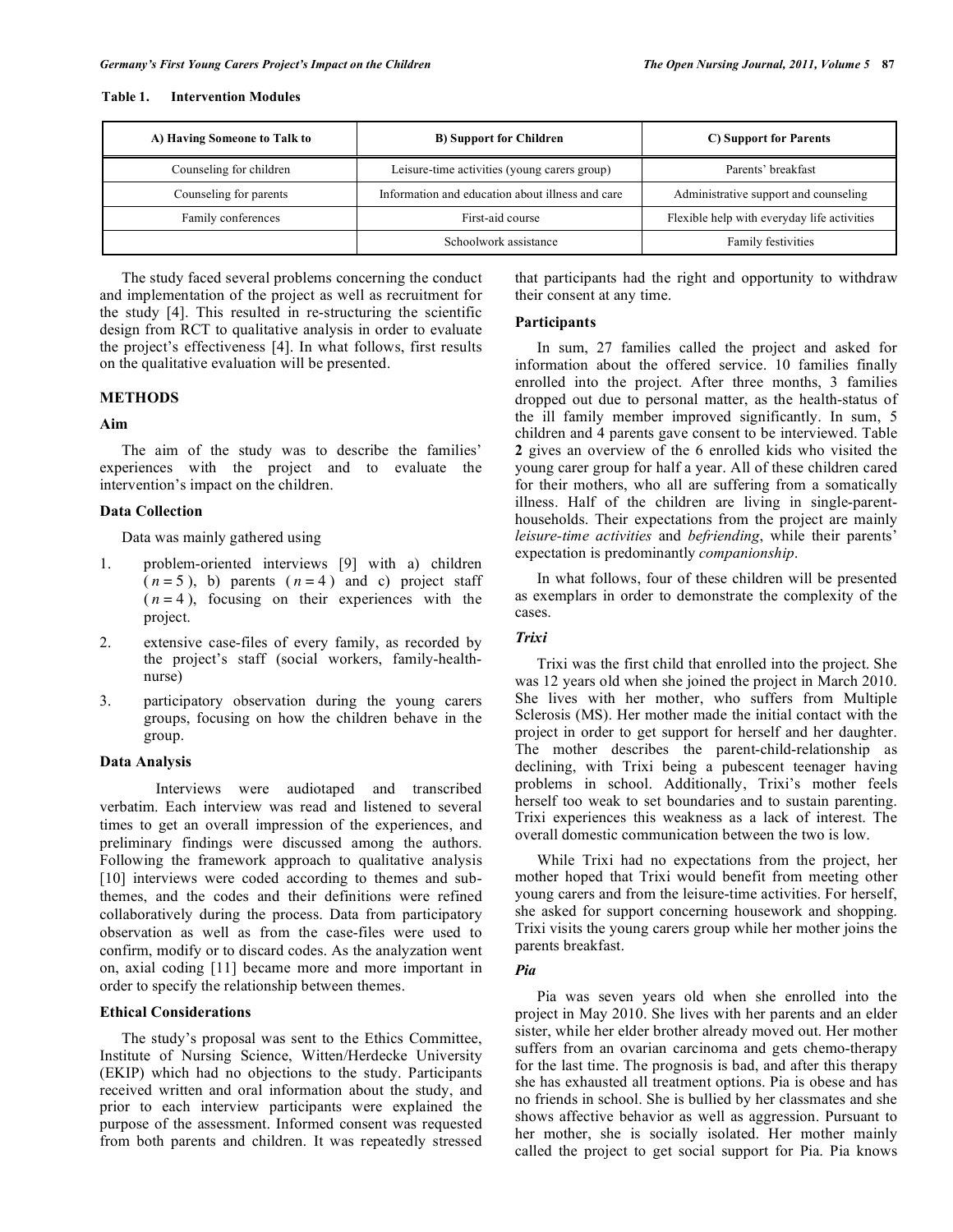#### **Table 2. Profiles of Children**

| Name                                           | Trixi                                                 | <b>Hannes</b>                                | Pia                                                                               | Michael                                                      | <b>Ben</b>                                                   | <b>Malte</b>                               |
|------------------------------------------------|-------------------------------------------------------|----------------------------------------------|-----------------------------------------------------------------------------------|--------------------------------------------------------------|--------------------------------------------------------------|--------------------------------------------|
| <b>Sex</b>                                     | female                                                | male                                         | female                                                                            | male                                                         | male                                                         | male                                       |
| Age                                            | 13                                                    | 13                                           | 8                                                                                 | 11                                                           | 8                                                            | 11                                         |
| Enrolled                                       | March 2010                                            | May 2010                                     | May 2010                                                                          | June 2010                                                    | June 2010                                                    | October 2010                               |
| Parents                                        | single mother                                         | single mother                                | mother and father                                                                 | mother and father                                            | mother and father                                            | mother and<br>father                       |
| Siblings                                       | no siblings                                           | one younger sister                           | one elder sister.<br>one elder brother<br>(moved out)                             | brother (Ben)                                                | brother (Michael)                                            | no siblings                                |
| Ill person                                     | Mother                                                | Mother                                       | Mother                                                                            | Mother                                                       | Mother                                                       | Mother                                     |
| <b>Illness</b>                                 | Multiple sclerosis                                    | Rheumatism,<br>Epilepsy                      | Cancer                                                                            | Multiple sclerosis.<br>Arthritis                             | Multiple sclerosis.<br>Arthritis                             | Ulcerative<br>colitis                      |
| Project info<br>through                        | Internet                                              | child psychologist                           | psychotherapeutic<br>day hospital                                                 | charitable trust                                             | charitable trust                                             | Newspaper                                  |
| Dominant<br>problems (as seen<br>by parents)   | social isolation.<br>decreasing school<br>performance | affective behavior.<br>aggression            | social isolation.<br>being bullied.<br>affective behavior                         | decreasing school<br>performance                             | being bullied                                                | social isolation                           |
| parent's<br>expectations from<br>the project   | companionship.<br>administrative<br>support           | companionship.<br>leisure-time<br>activities | companionship.<br>administrative<br>support, emotional<br>support,<br>befriending | companionship,<br>leisure-time<br>activities.<br>befriending | companionship,<br>leisure-time<br>activities.<br>befriending | companionship,<br>befriending              |
| Children's<br>expectations from<br>the project | leisure-time<br>activities,<br>befriending            | leisure-time<br>activities                   | leisure-time<br>activities.<br>befriending                                        | leisure-time<br>activities.<br>befriending                   | leisure-time<br>activities.<br>befriending                   | leisure-time<br>activities.<br>befriending |

about the fatal course of her mother's illness and she suffers from the thought of being left alone. She mainly stays at home watching TV. She is very afraid that her mother could collapse while she is at home alone with her mother, and Pia does not know how - or even being unable - to act. During the hospital phases of her mother, she visits a psychotherapeutic day hospital in the same clinic as her mother.

 Pia's expectations from the project are mainly befriending and leisure-time activities, while her parents hope to additionally get emotional support and companionship for her. Both parents don't visit the parent breakfast, as Pia's father works, and her mother feels afraid and unable to leave the house on her own.

# *Michael and Ben*

 Michael was 11 years old and Ben was eight when they joined the project in June 2010. They live with their parents, and their mother suffers from various diseases, mainly MS and arthritis. They live next door to their grandparents, who have a problematic relationship with their mother. Their father mainly works in night shifts, with their mother takes care of them during the day.

 Michael is caring for his mother since he was four years old. As his mother suffers from a MS induced amblyopia, he used to be her eyes, as the mother described it in her interview. Michael is very cautious in terms of his mother and brother, and he feels responsible for their safety.

 Ben's hearing was impaired from birth, but his hearing increased after several surgeries. However, his linguistic development is not age-appropriate. He visits a school for children with speech and language handicaps.

 Both Michael and Ben help with cooking, housekeeping and doing the laundry.

 Their mother called the project in order to offer her children time-off from the situation at home.

 Additionally, she needs support in explaining her illness, its aetiopathology as well as the symptoms to them. For herself, she asks for administrative support and companionship.

 Michael and Ben visit the young carers group while their mother joins the parent-breakfast. Michael additionally gets tutoring in the school subject *English* by a project's staff member.

#### **Findings**

 The experiences made by the participants are partly comparable, but children and parents have different key aspects. However, before experiences can be made, there is the participants' way *to* the project, which is remarkably long.

# **The Way to SupaKids**

 In all participating families, it was the ill parent who got the first information about the SupaKids project. They obtained a flyer about the project when they were at the doctor's, at the hospital or from other aid projects. Direct first contact with the children did not take place.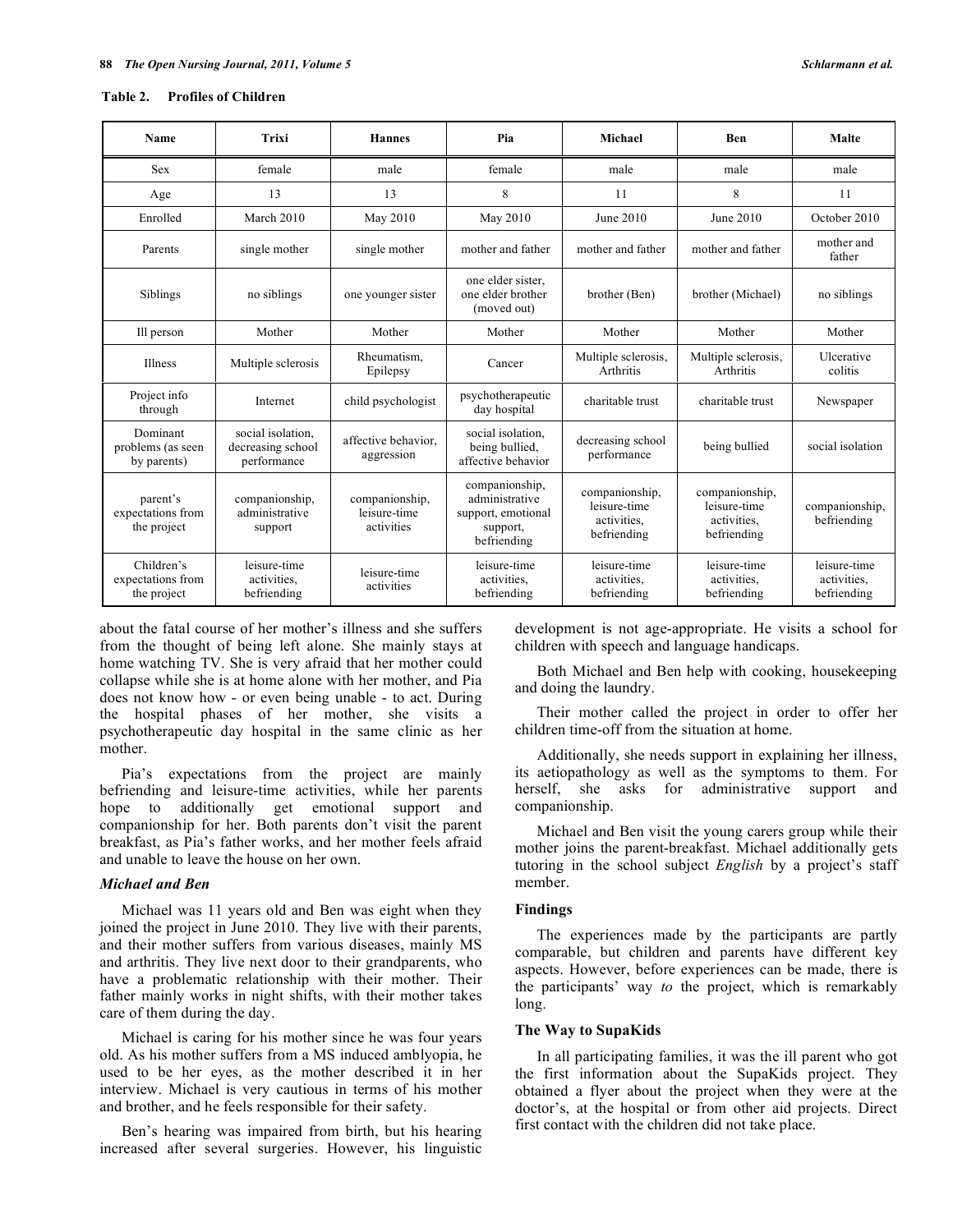#### *Germany's First Young Carers Project's Impact on the Children The Open Nursing Journal, 2011, Volume 5* **89**

 As soon as the parents have the flyer to hand, a decisionmaking process is provoked whether to call the project or not. At this juncture, it is essential that the parents first of all acknowledge that they cannot cope alone and require assistance. The parents describe how their decision to contact the project had to first mature in their minds. To accept help is difficult, and its acceptance is perceived as an inner barrier. This process can take months. A mother said:

> "Perhaps it takes a bit until you have the guts to admit that you really need help. I can only speak for myself of how it was for me, and I think it's perhaps the same for others. They must first think, look, umm, is it possible, can I do it?"

 The parents balance various motives why to call the project. For all of these, the children's needs stand at the foreground. Firstly, they realize that they do not function like other parents, and that they cannot amuse their children as they would like to. They wish to enable their children for leisure-time activities and social contacts. On one hand, the illness does not allow for shared activities. On the other hand, they don't have the energy to stand noisy children all the time. Thus, they seek a place where the needs of the children are spotlighted, where the children can let off steam without having to consider others. A mother said:

> "That Mom's no longer like she'd like to be, and sometimes puts her feet up according to the motto, shut your trap, don't say another word. And here [at SupaKids] that's natural, where they can really be what they are. Simply be children."

 Furthermore, the parents are aware that the children are burdened due to the illness and need a break from home. They wish for a place, where their children can forget their worries, where they are taken away from their everyday life and experience a time of carefreeness. The information about SupaKids raises the hope that they might have found appropriate support. This hope triggers the willingness to even reorganize the family's weekly routine in order to allow the children to take part as often as possible. If it is the appropriate time, a small incident in daily life, for instance the symptomatic deterioration, triggers the actual establishment of contact.

> "Yes, because at that time I really had problems, also with my daughter, and then I somehow thought it's all too much for me. I'll give them a ring, and have a look at what it's about."

 The parents first make the contact and then inform their children about the project. The children also have their doubts at first, about whether they should accept the offers available or not. A young carer described it as following:

> "So, I must actually say, well beforehand I didn't want it at all, because I thought that's just, that yeah that they only handled me somehow somehow differently or so no idea"

And a boy added:

"I've considered, whether one can go there"

 Once they take part, the children like the group from the very beginning.

# **Being at SupaKids**

 Concerning the experiences with the project, children and parents share similar phenomena. However, different key aspects are of importance for the two, which will be described in the following.

# **Children: Being a Child without Requests**

 Concerning the children's experiences, the phenomena "*Being a child without requests*" is the key aspect for the children. They are aware that SupaKids is an offer for children, whose parents are chronically ill, and that they (the children) may take part in the group on the grounds of the illness. They come willingly into the group, and the offer has a great significance. They appreciate the casual play facilities, as well as the contact between equally affected children. The children are taken out of their everyday life and experience a time of carefreeness, in that dropping everything drops from them, and they can at last "*really*" play. Different from school, where they more likely have the status of an outsider or "nerd", where they have hardly any friends and are rather bullied, at SupaKids they are equally integrated into the group. A young carer answered the question what she likes most at SupaKids with the words:

"That I found friends here"

 At SupaKids everyone can be just the way he or she is. A mother describes it with:

> " and that's why they gladly come here, here no one discriminates them, no one says to her you fat cow, and insults her or hits and kicks her. They savor that very much, because here all are so different and each one is allowed to be different. Unfortunately, this is not conveyed to the children in the schools of today."

 For the children it's important that they have peers. The group is very heterogeneous regarding age, gender, and social background. Nevertheless, they harmonize strikingly well. In the group, the children care for one another. The group cohesion is good, there's a strong connection. In the group the children experience for the first time, that they're not the only ones whose household situation is dominated by illness. They see that others live in similar situations at home. They all have their eggs in one basket, they know "it's also similar with me", and that bonds them. This is evident above all in children who are new to the group. They don't have to actively integrate themselves into the group, they automatically belong to it. The peers at SupaKids define themselves not by age, gender or hobbies, but the illness. One staff member formulated it like this:

> "I believe that they all know about the others, that they don't have it easy at home. And I also think all have experienced the situation, of how it is to be alone and have a lot of responsibility, and that's why they can put themselves in the others shoes. Yes, and when someone new, for example, comes into the group they are immediately integrated. And I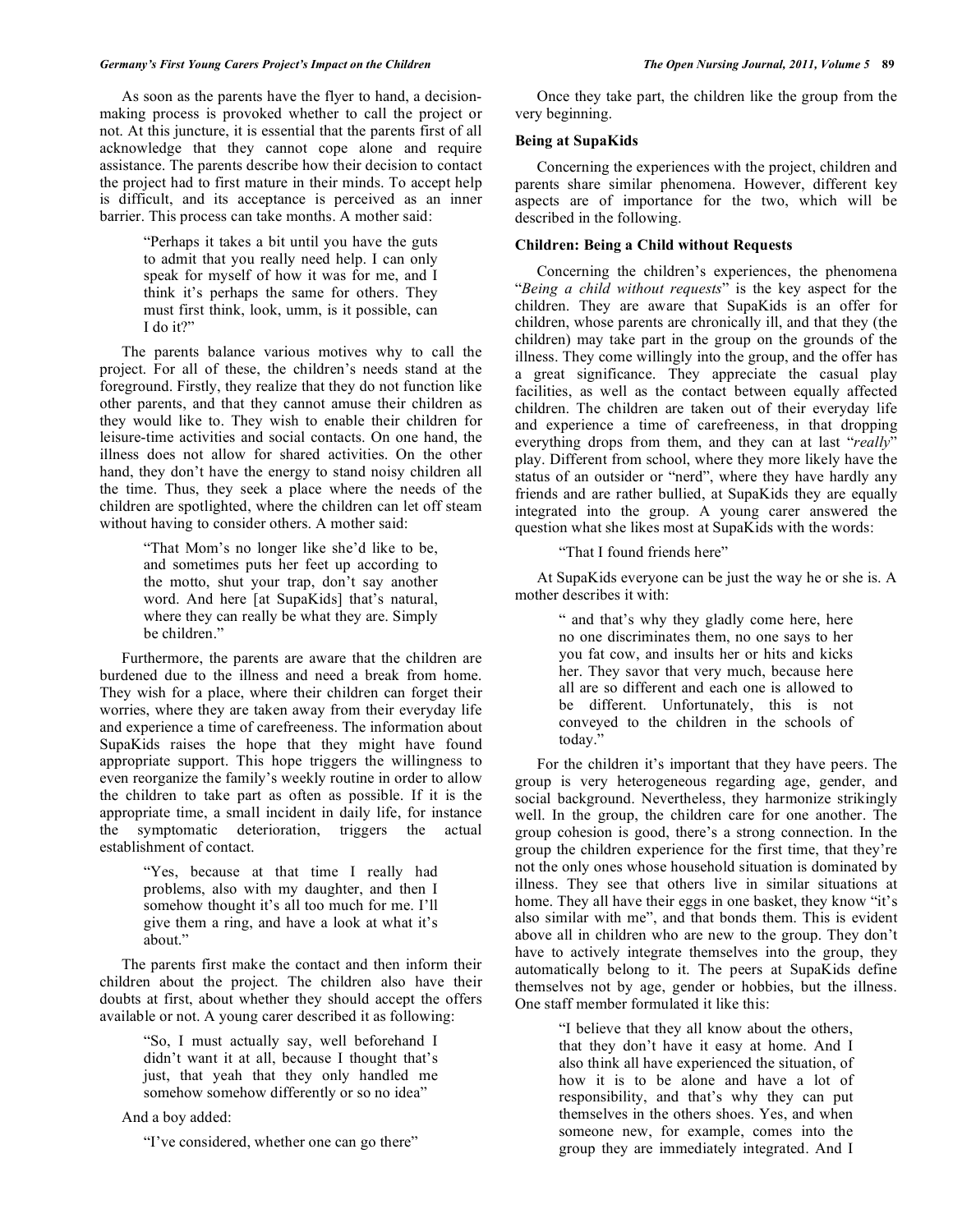believe they can identify themselves with the others, because of the circumstances at home. They have a lot of empathy."

 Furthermore, *being a child* does not only mean to have friends, but *to do* things together. Thus, not only the young carers group, but also the additional activities have a great significance. Thereby, it's not so much *what* they do, but rather *that* they do it together as a group. Older children for example, enjoy to take part in excursions and projects, that are rather more focused on younger children. Thereby the activities offered must not be extravagant, as the families are rather modest. Besides financially demanding excursions, such as a visit to the zoo or circus, simple activities such as a visit to a park, are gratefully accepted and appreciated. A mother describes it with:

> "Above all it's that this offer even exists. It doesn't have to always be Hagenbeck zoo or Roncalli circus. Simply get out into the countryside. That costs no money, costs only a ticket, that costs no money. Just go and collect leaves or chestnuts. That's nice."

 In their eyes, SupaKids cando many good things that are not a matter of course.

 Besides *being a child* the addition *without requests* is important. For some children, SupaKids is the first opportunity to get away from their responsibilities at home. They are taken away from their everyday life and experience a time of carefreeness, in that dropping everything and they can at last "*really*" play and let off steam. To allow for that, they follow the strategy of *keeping the illness outside, but leave the door ajar*. Illness is hardly ever spoken about within the group. Thus the corresponding concept modules (cf. Table **1**), which intend that the course of the illness, the symptoms and treatment strategies, as well as first-aid techniques are conveyed in a child's appropriate language, are only indirectly addressed. The children want to learn about this, but from their point of view it should be so, that the staff gives indirect proposals, however, such conversations should not be forced. A child paraphrased:

> "Perhaps not everyone likes that, that everyone latches on that wouldn't be so good "

 This information should, from the children's perspective, be imparted by books, leaflets or comics. They like to study it alone and quietly for themselves. A young carer described it so:

> "Okay, I think with older children, they already know everything. But the little ones there you could definitely do it, but then with... with something like comics or so and then during the period not to thematize it."

 Another girl responded to the question, what the team of a fictive new SupaKids group definitely should not do, with:

"Not to speak about the illness!"

 The children, even among themselves seldom exchange confidences with regard to the illnesses. When this happens then it's usually incidental, for example in subordinate clauses.

"Yeah, we already know thereabout [what illness the parents have] because during festivities or such, then you see the parents. But we don't talk about it now. We really have other topics."

 The team members confirm the views of the children. They are very carefully awaiting â $\epsilon$  at the right momenta  $\epsilon$ , to speak quietly and alone to the staff about illness-related problems. This takes place mainly at the end of the group meeting, when the others have already gone. However, even then it's mainly to pick up leaflets, magazines or books, so that they may at a later date clarify open questions.

 Being at SupaKids has an impact on the children. All parents describe changes they have noticed in their children, which can be traced back to the project. In their eyes, particularly the frustration level has decreased significantly. The children can better channel their wants and energy, because they know that at SupaKids they are free. Then, it's easier for them to show consideration at home.

> "They're more even-tempered. When I now say, listen, at the moment I can't do it because of my health, they accept that now. Yes, that's changed. They try to be much quieter. But there [at SupaKids], there they can romp and play football."

 The parents describe how their children have become more open. The project is a place, where the children can be themselves. From this the children reach a kind of "I'm Okay"-attitude, which allows them to be more self-confident and open.

> "She realized, here everyone starts from scratch. At school she really had a difficult time, she couldn't find any contact in the class. And since she comes here it's more relaxed. Now, we often speak with the teacher, and she also thinks that it has gottn a lot better."

And the father added:

"In my eyes she has become more selfconfident, and doesn't withdraw into her shell so quickly, I'd say she now doesn't avoid problems. And she gets on really great with the others, and when I see how they play in the group. She's not really a group person, and when I see here how she manages to structure herself, I'm really happy about it. Well, with this comradeship, she couldn't do it before"

 The children themselves can't describe certain changes directly. For them the group is important, because they've found friends and received attention there.

# *Parents: Finding Support*

 Concerning the parents, the phenomena "*Finding Support*" is a key aspect, which consists of "*Knowing the children at a good place*" and "*Experiencing encouragement*".

 The parents are aware, that there are many things concerning leisure activities, that they cannot give to their children as they wish to. The group functions as a sort of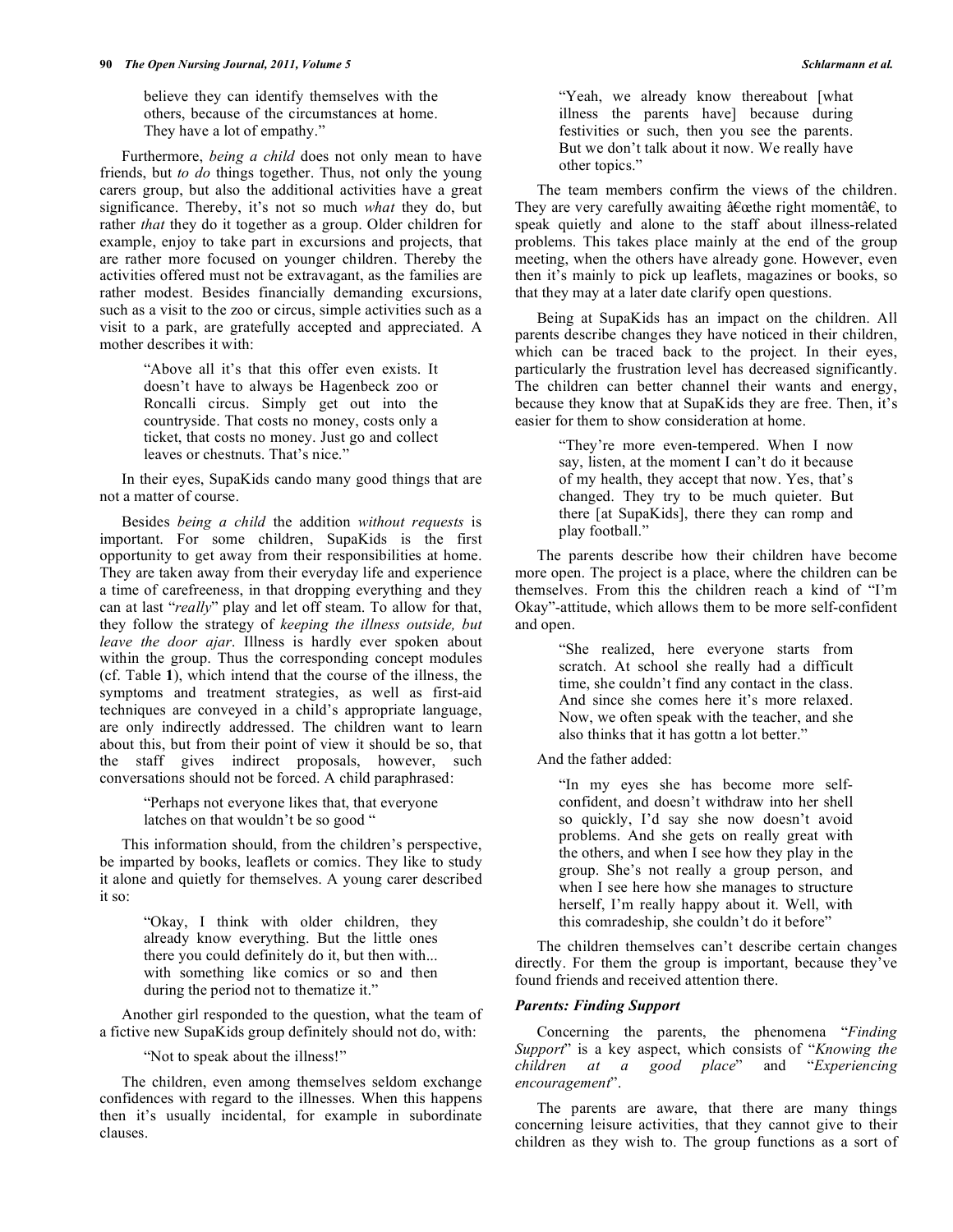substitute for the parents. In that they send their children to the group, they take care of them. The group compensates for the gaps in regard to leisure activities and the imparting of skills. A mother describes it with:

> "That does me good! Because I simply can't do it, play the whole afternoon or do such exciting things as cycling. That I simply can't do. And the very thought, that I don't have to brood over â˜what can you offer her today'. It's good that she's in good hands here for two days; she can play and romp as she wants and is also dog-tired, evenings just has a sandwich and quickly goes to bed. That also does me good, when I get peace and quiet early in the evening and I'm there only for myself".

 Additionally, SupaKids supports the parents with educational responsibilities. On grounds of the illness, parents cannot maintain many social rules at home. They experience it as a relief that SupaKids sets clear rules, and see that they are upheld.

> "I'm often in hospital and can't set the pattern, and I'm dependent on the pattern set by my husband also, when I sometimes don't find it so good. Things where I would strictly say no are with him, yes and no. And that's good for them, that it's predefined. And I think it's also very important for the children, whose parent is often away or can't perform well. That's what the children need, and it's very important! When we say no, then it means no."

 The parents find their attitudes and values being represented and lived at the project. By this, they know their children at a good place and they strive to make participation possible by all means. In the parent's eyes, talking about the illness during the children's group is a support in parenting. However, they see this topic if anything ambivalent. On the one hand they want that the project informs about illnesses. One mother said:

> "In principle, I would welcome something like that, whether Mom has MS or cancer is in this case totally irrelevant. Important is that the child learns how to deal with it, also that the child is taught that 'when your mom's not well you don't have to feel bad about yourself'. Or how do I behave in an emergency situation. As a mother I wouldn't like to have to teach her that."

 On the other hand, the parents see that "light heartedness" stands at the foreground of the children's group. The children should play and have fun. The severity of the illness should not be actively raised in the group.

> "Trixie is certainly happy, when she doesn't have to hear about MS. I was already ill when I had Trixie, and she doesn't know me in any other way. She knows everything anyway. I don't believe she has any desire for such a topic at Supakids."

 The initial contact with the project is made in order to get support for the children. After a short time, the parents realize, that they benefit as well. They experience the parentbreakfast as a place where they feel understood. They experience encouragement as well as companionship, and they can exchange their experiences, something which isn't possible in their whole environment. They learn that all those present deal with problems through their illness. They don't need to explain themselves, because it's similar for the others. The group offers them a place where they can forget their worries and are given courage. In the group one can swop experiences, laugh and cry together. One mother says:

> "Sometimes it's important just to have someone to talk to who listens. Where you can say, today's a shit day, tomorrow it'll be better. Everyone has something to tell, sometimes you laugh over it, and sometimes a few tears are shed. That's what's good about it."

 At this juncture it was positively emphasized, that the project looks after the children as well.

> "I find it good, that you can simply talk to the adults, and tell them what problems you have. Because they know us both, me and my daughter, and that's really good."

 The parent's group enables comparison, as well as problem participation among themselves. The latter, however, is ambivalent: The parents can see which symptoms in the progression of the illness may occur. On one hand, this enables them to prepare themselves for whatever symptoms and courses of the illness they will possibly be confronted with. They find out, which follow-up problems are associated to it, and which solutions and compensation strategies other families follow. On the other hand, it takes the hope of recovery away, for example the belief that "with me it won't be that bad" from the affected person. The project has an impact on the parents. Besides the feeling of being relieved and the possibility to share experiences, it changes the atmosphere within the families in a positive way. One mother, who suffers from incurable cancer, related that her daughter brought home the liveliness of SupaKids.

> "She's learnt so much here, also handicraft techniques It now hangs at home a very decorative mobile, and yes it brightens up the house, they hang everywhere colored balls and home-made things, paintings."

And she added

"Usually, when I'm here, she hides herself in her room and doesn't say a word, is totally withdrawn. Because here at home she must face her fears in the face, and that's why I find it so good that at SupaKids days she comes home totally happy, and talks and talks and talks and even talks in her sleep. I find that really great."

 The mother is relieved, that her child can have fun, even though her life is so difficult. Another mother said, that at the moment she had, if anything, negative topics of conversation with her pubescent daughter. This is, however, different on SupaKids days, where she comes home and tells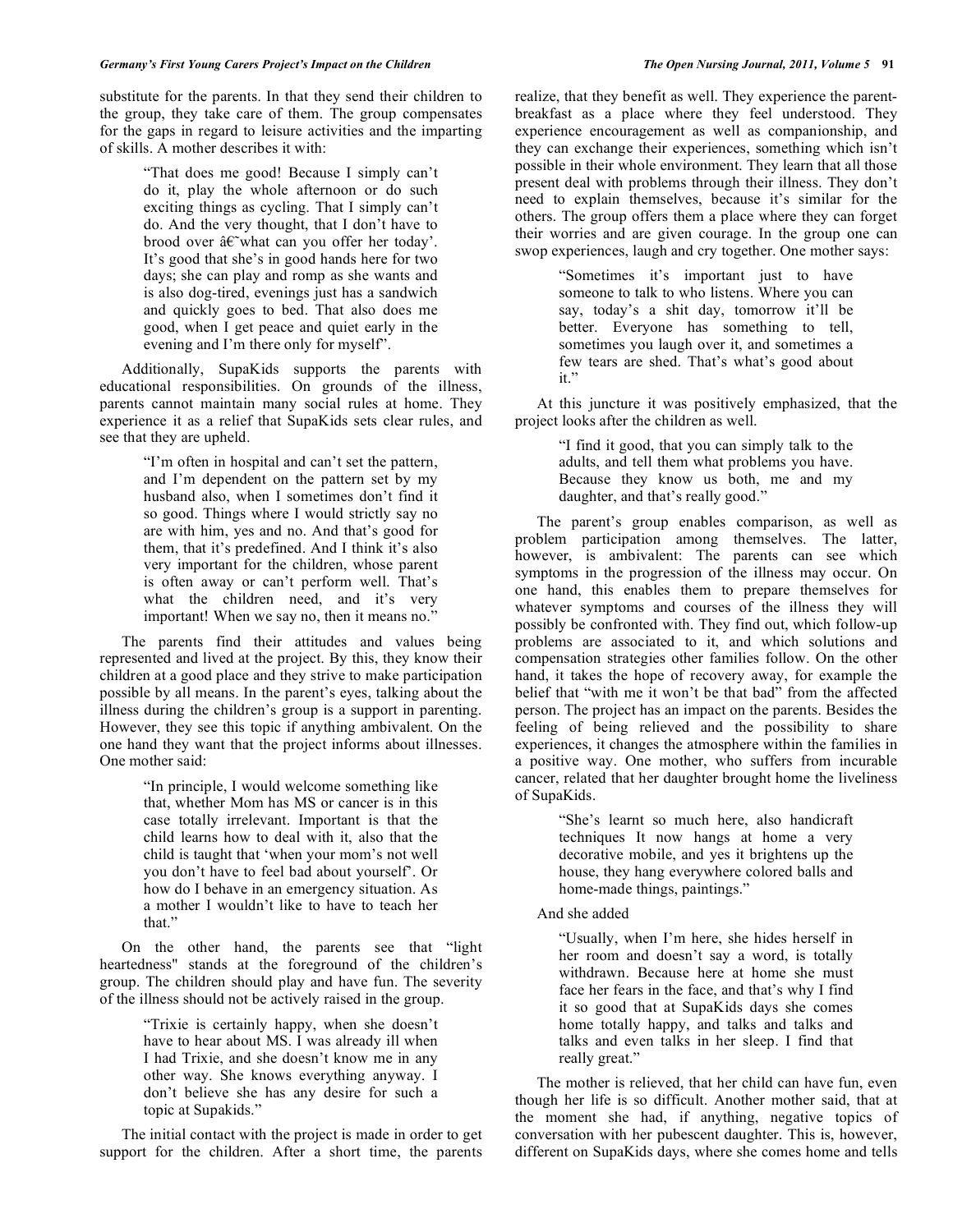her mother what she did at SupaKids and how she had fun. From the children's point of view, the parents can address their worries during the breakfast and come home more relaxed and even-tempered. One child said:

> "I think it's good because I think there the parents can swop experiences and so yes that's also somehow good for the kids the parents are then hmm not so tense"

# *Family: Togetherness and First Contact for Everyday Problems*

 Besides the experiences of children and parents, SupaKids addresses the entire family. Finally, the key aspects "*First contact for everyday problems*" and "*Togetherness*" are described.

 The project doesn't limit itself to only the official offers, but furthermore provides support in everyday life. This part of the project's concept is well put into action by the staff, and it is greatly appreciated by the families. One young carer said:

> "I was also very often somewhere with the staff members. They also deal with things privately, or when I have problems."

And her mother added:

"Yes, they're really aware of what's going on. And they were at my house, and have also helped me there."

 The project is the families' first contact for all everyday problems. Thus, a young girl whose MP3 player had been stolen at school directly went to the project's office after school to report the theft, have a good cry and plan the next steps. Another young boy, who had been teased intensely during the break, had left the school premises and came to the project office to have a good cry. Only then did he, together with a staff member, inform his parents. A mother, whose son had bad marks in English, turned to the project with the question, whether someone could practice vocabulary with her son.

> "I grew up at the time of the GDR [German Democratic Republic], I can still speak a bit of Russian, but today that doesn't help anybody. My husband grew up at a children's home; he didn't have English there either. So who should I ask? And it's naturally a real relief, when you can say 'can you help, 'cos I can't do it'. And also you don't have to be embarrassed when you can't do something. Yeah, that's what I mean; we all have our mistakes and weaknesses. (…) and Juli said, okay let me know, and I'll come directly to you when I come out of the university."

 In addition to the activities for parents (breakfast) and children (group) SupaKids offers quarterly activities for the whole family. On these family days they may, for example barbecue or celebrate Halloween. The families very much appreciate these offers, because joint family activities have been almost completely given up, and practically don't take place. These family events strengthen the togetherness. A young carer described it like that:

"When we have these festivities, we can see the others' parents celebrating Halloween or having barbecue together *this* is important, too!"

And a mother added:

"Well, and I know the other mommies, that is always really nice barbecue and so on. I go there with lots of pleasure, even if I don't feel good Having a talk with the mommies, this is really important to me. Honestly, I don't want to miss that!"

# **DISCUSSION**

## **Initial Contact**

 In every family, the ill parent made the initial contact with the project. Apparently, addressing the ill person seems to be the only way to establish a connection between the families and the project. In the first place, the children don't perceive themselves as "young carers", hence they would not see themselves addressed by a flyer or an ad. Secondly, there is a "*code of silence*"[5, 6] in these families, as they often associate intervention from the outside with the risk of being separated. Therefore, family members usually avoid to disclose their need of support in order to protect the ill person as well as the entire family (ibid.). Seemingly, it is the ill family member's part to assume responsibility for reaching outside support.

# **Time for Consideration**

 At its start, the project faced huge problems to get in contact with families concerned [4]. Two aspects explain this phenomena. On one hand, the population of young carers is hidden, unknown and probably underestimated [2, 5, 12]. Reaching this hidden group in one study (Grounded Theory study [6]) does not necessarily mean that this will succeed again in another study or intervention (current study)[4]. On the other hand, even if a family gets information about the project, they need a considerable time to decide whether to call the project or not. This implicates, that any similar project or research targeting this group must add in extra time for field access and recruitment.

 Additionally, this shows that the current German health care system is not aware of this specific population and their need of support. Otherwise, there would be a more intensive collaboration between the e.g. hospitals, physicians, helpdesks and SupaKids or similar projects, focusing on supporting a) the decision process as well as b) confidencebuilding.

# **The Project's Concept**

The project's concept seems to be appropriate:

The concept was developed with the persuation, that management of chronic illness is a process in which the entire family is involved. Thus, its main characteristic is the delivery of comprehensive support from one source to the entire family. The interviews show that the families value this approach.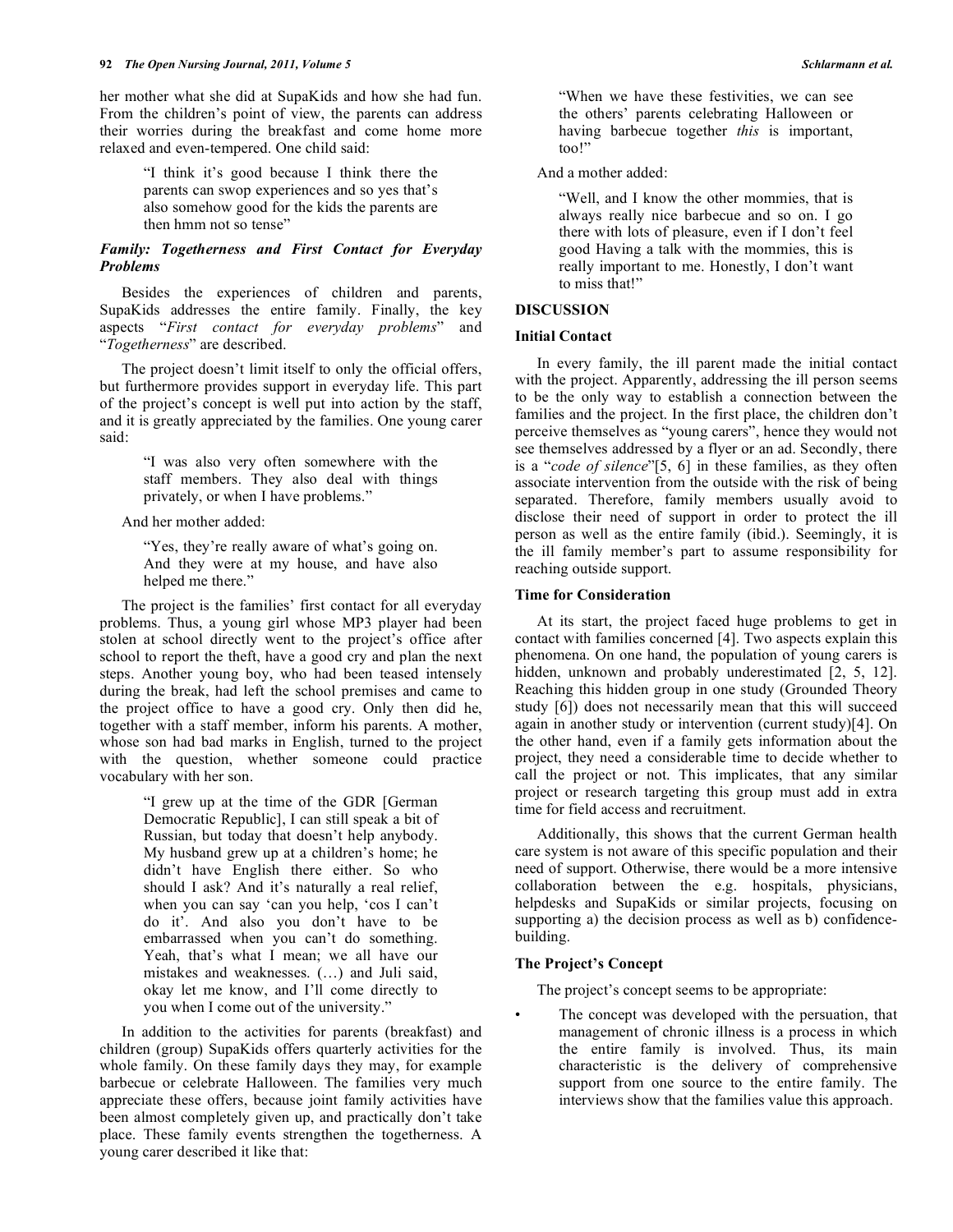- Until now, there has not been a single request concerning support which could not be covered by a project's module (cf. Table **1**).
- The modular body of the concept has been confirmed. Participants appreciate the possibility to call on specific modules without being *compelled* to do so.

 The latter is remarkable, as - for example - the concept's authors put focus on the modul "Information and education about illness and care" (cf. Table **1**), which was supposed to be an important component for the groups. Each enrolled child stated clearly their unease to thematize illness in the group. They value the possibility of asking questions or obtaining leaflets at the time *they* wish to.

 The project does have a core content, namely the informal group meetings for both parents and children. However, SupaKids' strength is the individual approach determined by the individual case, which might go beyond the official offers. Fosbinder [13] has already described this as "going the extra mile", which is beyond the expected support and friendly care. This individual support mainly contributes to the families' overall relief.

# *Contrast to Other Leisure Facilities*

 There are plenty of alternative leisure facilities for children and adolescents available, e.g. scouts, sport clubs or youth projects. Fact is, that these children hardly attend them. In contrast to those, SupaKids' main characteristic is its unconventionality:

- Participants are free to take a part or to skip activities or meetings without having the need to call in or to explain themselves. As one characteristic of chronic illness is its unpredictability, participants appreciate the informal character of participation which leaves them the freedom to make decisions spontaneously. Additionally, due to a long school day, some kids are only able to come to the group because they are free to show up there even hours after its official beginning.
- There is no goal to reach and no competition to run. Most of the alternative leisure facilities focus on assertiveness or a specific objective to be accomplished. For example, sport clubs are more or less performance-oriented, and participating children are expected to perform at one's maximum level in order to be nominated for the team or to win a championship. This might be deterrent for young carers. Their everyday life is dominated by their *very personal competition* in managing the daily course of life. Additionally, if they miss a meeting or training module, they will have to catch up next time in order to not fall behind. At SupaKids, young carers appreciate the *hiatus* from competition and responsibility.

# **The Project's Impact**

 The project does both the parents and the children good. The key issue for both is the peer aspect. They experience for the first time that their situation is not unique. By sharing similar experiences, they overcome the feeling that no one understands what it means to manage chronic illness in a

family. This leads to an increase of self-esteem. For some children, SupaKids is the first opportunity to get away from their responsibilities at home in order to do what children usually do: meet friends, play and have fun together with others. They get away from their daily sorrows and experience a time of carefreeness. This influences their mood in a positive way and lets them re-energize. Thus, they are able to manage their hindered daily routine for the next days.

 Each single intervention has an impact on the entire family:

- Although the young-carers-group deals with the children only, it causes an additional impact on the parents: they feel unburdened, they have time for themselves, they experience liveliness and regain positive conversation topics.
- The parents-breakfast deals with parents only, but this causes an additional impact on the children: they experience their parents to be unstressed, a condition which influences the atmosphere at home in a positive way.
- This strengthens the understanding of family as an associated system: interventing at one gearwheel affects the entire system.

## **Hard Data**

 The original study design intended to carry out an RCT in order to produce so called *hard data*. A power- and sample calculation advised to recruit at least 150 children [3]. With the experiences of the SupaKids project it is arguable whether it is realistic to sucessfully complete such a study. As for SupaKids, one can sum up an average number of 10 families per year enrolling in the project. This even makes a pre-post-study that requests an *n* of 30 participants hard to achieve.

# **CONCLUSIONS**

 The project's concept has delivered an optimal performance in practice. Both parents and children perceive the project as a kind of shelter, where they

- are allowed to be as they are
- don't have to explain themselves
- meet others in similar situations
- deposit their sorrows
- have a first port of call for any problem
- experience a hiatus from the situation at home
- experience a time of carefreeness
- find friends

All families value this shelter as a copious relief.

# **STUDY STRENGTH AND LIMITATIONS**

 The purpose of this study was to describe the participants' experiences with the project and to evaluate the intervention's impact on the children. To our knowledge, no other study has had a focus on a young carers group's effectiveness. Thus, there are no direct studies to support or contrast thes findings. The sample size of five children, four